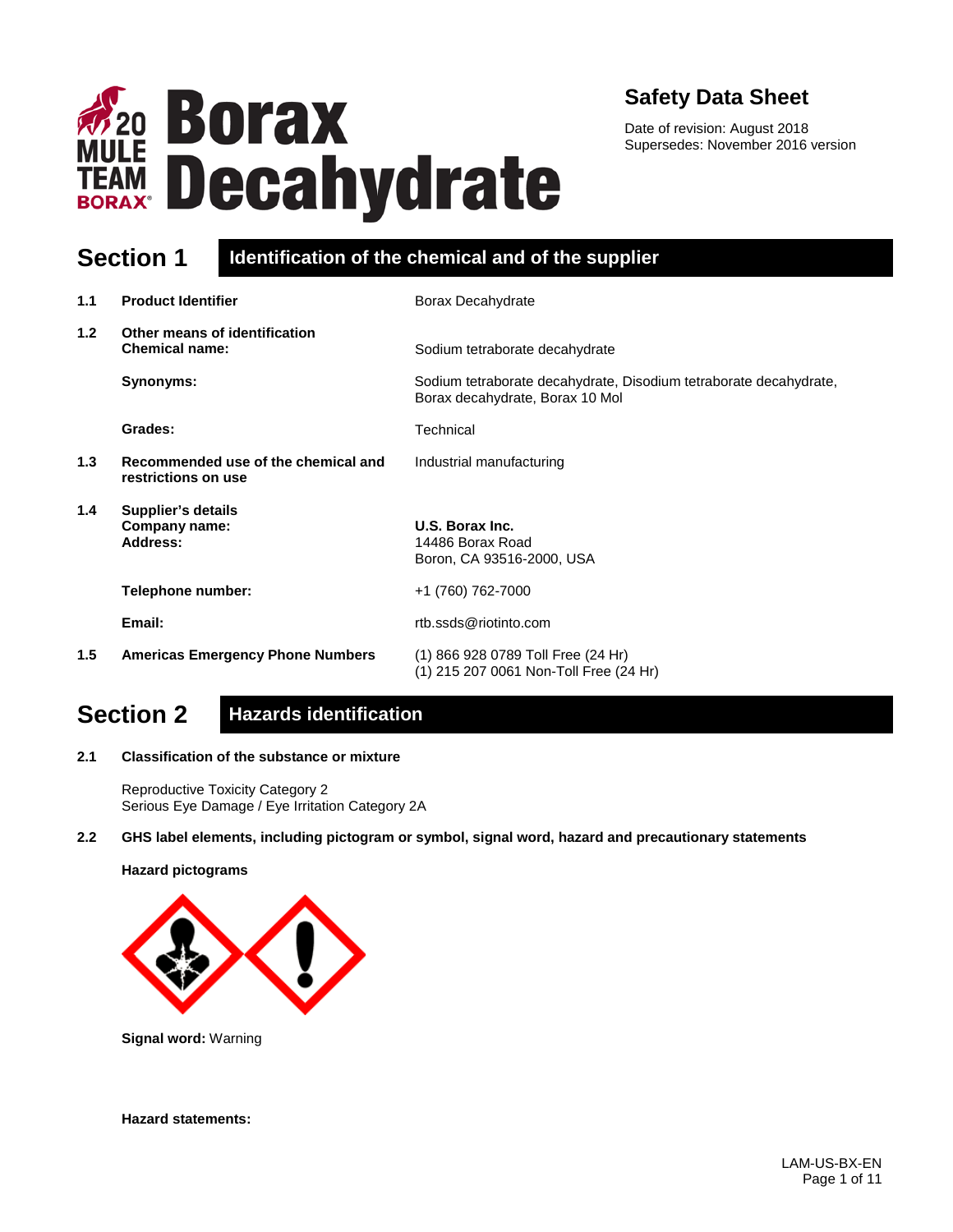H361: Suspected of damaging fertility or the unborn child.

H319: Causes serious eye irritation.

H303: May be harmful if swallowed.

#### **Precautionary statements:**

P202: Do not handle until all safety precautions have been read and understood.

P281: Use personal protective equipment as required.

P308+P313: IF exposed or concerned: Get medical advice/attention.

P305+P351+P338: IF IN EYES: Rinse cautiously with water for several minutes. Remove contact lenses, if present and easy to do. Continue rinsing.

P501: Dispose of contents/container in accordance with local regulation.

#### **Other hazards which do not result in classification (e.g. dust explosion hazard):** None

### **Section 3 Composition/information on ingredients**

#### **3.1 Substances**

| <b>Chemical name</b>           | CAS No.   | % content | See Section 8 for            |
|--------------------------------|-----------|-----------|------------------------------|
| Sodium tetraborate decahydrate | 1303-96-4 | >99.4     | Occupational Exposure Limits |

### **Section 4 First aid measures**

#### **4.1 Description of necessary first aid measures**

Protection of first-aiders: No special protective clothing is required.

**Inhalation:** If symptoms such as nose or throat irritation are observed, remove to fresh air.

**Eye contact:** Use eye wash fountain or fresh water to cleanse eye. If irritation persists for more than 30 minutes, seek medical attention.

**Skin contact:** No treatment necessary.

**Ingestion:** Swallowing small quantities (one teaspoon) will cause no harm to healthy adults. If larger amounts are swallowed, give two glasses of water to drink and seek medical attention.

- **4.2 Most important symptoms and effects both acute and delayed:** Symptoms of accidental over-exposure to high doses of inorganic borate salts have been associated with ingestion or absorption through large areas of severely damaged skin. These may include nausea, vomiting, and diarrhoea, with delayed effects of skin redness and peeling (see Section 11).
- **4.3 Indication of any immediate medical attention and special treatment needed:** Note to physicians: Supportive care only is required for adult ingestion of less than a few grams of the product. For ingestion of larger amounts, maintain fluid and electrolyte balance and maintain adequate kidney function. Gastric lavage is only recommended for heavily exposed, symptomatic patients in whom emesis has not emptied the stomach. Hemodialysis should be reserved for patients with massive acute absorption, especially for patients with compromised renal function. Boron analyses of urine or blood are only useful for verifying exposure and are not useful for evaluating severity of poisoning or as a guide in treatment<sup>1</sup>.

## **Section 5 Fire-fighting measures**

**5.1 Suitable extinguishing media:** Use extinguishing media that are appropriate to local circumstances and the surrounding environment.

**Unsuitable extinguishing media:** None

- **5.2 Special hazards arising from the chemical** None. The product is not flammable, combustible or explosive.
- **5.3 Special protective equipment and precautions for fire fighters:**  Not applicable. The product is itself a flame retardant.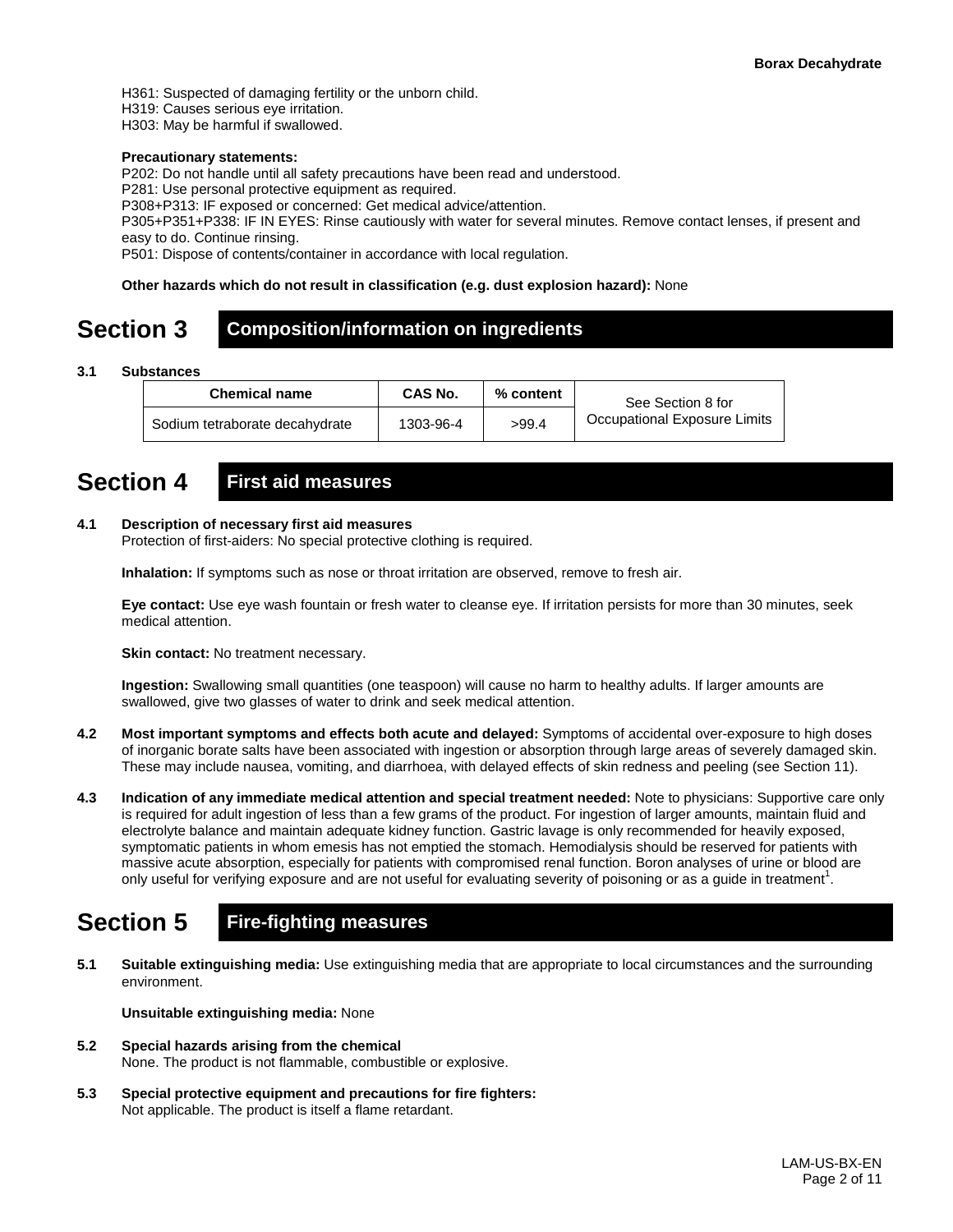# **Section 6 Accidental release measures**

#### **6.1 Personal precaution, protective equipment and emergency procedures**

#### **For non-emergency personnel:**

Eye protection according to ANSI Z.87.1 or other national standards.

#### **For emergency responders:**

Eye protection according to ANSI Z.87.1 or other national standards.

**6.2 Environmental precautions:** The product is a water-soluble white powder that may cause damage to trees or vegetation by root absorption. Avoid contamination of water bodies during clean up and disposal. Advise local water authority that none of the affected water should be used for irrigation or for the abstraction of potable water until natural dilution returns the boron value to its normal environmental background level or meets local water quality standards.

#### **6.3 Methods and material for containment and cleaning up**

**Appropriate containment:** Avoid spillage into water and cover drains.

**Land spill:** Vacuum, shovel or sweep up and place in containers for disposal in accordance with applicable local regulations.

**Spillage into water:** Where possible, remove any intact containers from the water.

#### **6.4 Reference to other sections**

Refer to sections 8, 12 and 13.

### **Section 7 Handling and storage**

#### **7.1 Precautions for safe handling**

Good housekeeping procedures should be followed to minimise dust generation and accumulation. Avoid spills. Do not eat, drink and smoke in work areas. Wash hands after use. Remove contaminated clothing and protective equipment before entering eating areas.

#### **7.2 Conditions for safe storage, including any incompatibilities**

No special handling precautions are required, but dry, indoor storage is recommended. To maintain package integrity and to minimise caking of the product, bags should be handled on a first-in first-out basis.

| Storage temperature:        | Ambient           |
|-----------------------------|-------------------|
| Storage pressure:           | Atmospheric       |
| <b>Special sensitivity:</b> | Moisture (Caking) |

### **Section 8 Exposure controls/personal protection**

#### **8.1 Control parameters**

**Occupational exposure limit values:** In the absence of a national OEL, Rio Tinto Borax recommends and applies internally an Occupational Exposure Limit (OEL) of 1 mg B/m<sup>3</sup>. To convert product into equivalent boron (B) content, multiply by 0.113.

| Country       | 8-hr TWA<br>OEL $(mg/m^3)$ | 15 min STEL<br>(mg/m <sup>3</sup> ) | <b>Legal Basis</b>                                                                                                  |
|---------------|----------------------------|-------------------------------------|---------------------------------------------------------------------------------------------------------------------|
| Argentina     |                            | $\overline{\phantom{0}}$            | Decree 351 of 1979, amended by Resolution 295/2003 - Annex IV, 21<br>November 2003                                  |
| <b>Brazil</b> |                            | 6                                   | Ordinance No. 3214, 6/8/78, NR-15, Annex 11, as amended through<br>3/10/1994 & NR-09, as amended through 12/29/1994 |

#### Occupational Exposure Limits: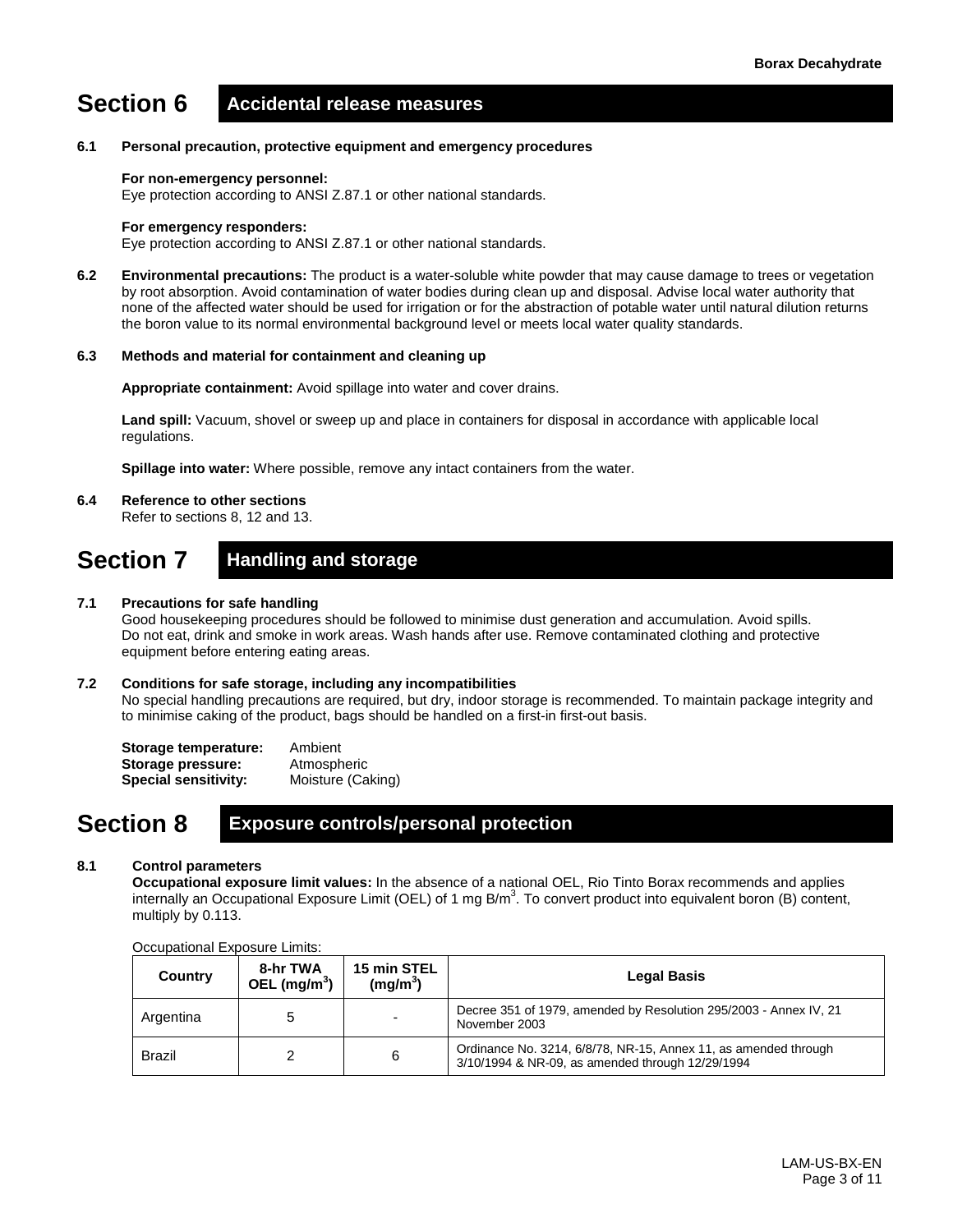| Country               | 8-hr TWA<br>OEL $(mg/m3)$                        | 15 min STEL<br>(mg/m <sup>3</sup> ) | <b>Legal Basis</b>                                                                                                                                                                      |
|-----------------------|--------------------------------------------------|-------------------------------------|-----------------------------------------------------------------------------------------------------------------------------------------------------------------------------------------|
| Colombia              | $\overline{2}$                                   | 6                                   | Resolución Número 02400 Mayo 22 de 1979. Normas sobre vivienda,<br>higiene y seguridad en los establecimientos de trabajo) [as updated through<br>ACGIH publication from March 20, 2013 |
| Costa Rica            | 2                                                | 6                                   | Regulation for the Registration of Hazardous Products, Executive Decree<br>No. 28113S, as amended by Executive Decree No. 30718, Oct 2, 2002)<br>updated with March 20, 2013 ACGIH data |
| Dominican<br>Republic | $\overline{2}$                                   | 6                                   | Regulation of Safety and Health in the Workplace - Decree No. 522-06 and<br>Resolution No. 04-2007 of January 30, 2007) updated with ACGIH data<br>published on March 20, 2013          |
| Ecuador               | 2<br>6<br>ACGIH publication from, March 20, 2013 |                                     | INEN 2266:2013, 2013-01 2nd rev.: Transport, storage and handling of<br>hazardous materials. Requirements. 1st ed., 1/29, 2013) [as updated through                                     |
| Nicaragua             | 2                                                | 6                                   | General Law of Workplace Hygiene and Safety. Law No. 618, published in<br>Official Gazette No. 133, July 13, 2007) as updated with ACGIH version<br>published on March 20, 2013         |
| Paraguay              | 2                                                | 6                                   | Decree No. 14.390/92 that approves the General Technical Regulation of<br>Safety, Hygiene and Medicine in the Workplace (July 28, 1992)                                                 |
| Peru                  | 5                                                |                                     | Decreto Supremo 015-2005-SA (Reglamento sobre Valores Límites<br>Permisibles para Agentes Químicos en el Ambiente de Trabajo, July 2005                                                 |
| Uruguay               | 2                                                | 6                                   | Decree No. 307/009, as modified by Decree 346/011, published October 13,<br>2011) [as updated through ACGIH publication from March 20, 2013                                             |
| Venezuela             | 5                                                |                                     | Permissible environmental concentrations (Concentraciones ambientales<br>permisibles (CAPs), Table 1, COVENIN 2253:2001                                                                 |
|                       | 2                                                | 6                                   | Permissible environmental concentrations (Concentraciones ambientales<br>permisibles (CAPs), Table 1, FONDONORMA 2253:2009)                                                             |

**8.2 Appropriate engineering controls:** Use local exhaust ventilation to keep airborne concentrations of dust below permissible exposure limits.

#### **8.3 Personal protection equipment:**

Eye and face protection: Eye protection according to ANSI Z.87.1 or other national standards are required. Skin protection: Standard work gloves (cotton, canvas or leather) may be warranted if environment is excessively dusty. Respiratory protection: Where airborne concentrations are expected to exceed exposure limits, respirators should be used.

### **Section 9 Physical and chemical properties**

### **9.1 Information on basic physical and chemical properties**

| Appearance:                                   | White, crystalline solid                                        |
|-----------------------------------------------|-----------------------------------------------------------------|
| Odour                                         | Odourless                                                       |
| <b>Odour threshold:</b>                       | Not applicable: odourless                                       |
| pH @ 20°C:                                    | 9.3 (0.1% solution); 9.2 (1.0% solution); 9.3 (4.7% solution)   |
| <b>Melting point/ Freezing point:</b>         | 62°C (enclosed space)                                           |
| Initial boiling point and boiling range:      | Not applicable                                                  |
| Flash point:                                  | Not applicable: inorganic substance                             |
| <b>Evaporation rate:</b>                      | Not applicable: non-volatile                                    |
| <b>Flammability:</b>                          | Non-flammable (used as a flame retardant)                       |
| Upper/lower flammability or explosive limits: | Not applicable: non-flammable                                   |
| Vapour pressure:                              | Not applicable                                                  |
| Vapour density:                               | Not applicable                                                  |
| <b>Relative density:</b>                      | 1.72@23°C                                                       |
| Solubility(ies):                              | Water: 49.74 g/L @ 20°C                                         |
| Partition coefficient; n-octanol/water:       | Log $P_{ow} = -1.53$ @ 22°C                                     |
| Auto-ignition temperature:                    | Not applicable: not self-heating                                |
| <b>Decomposition temperature:</b>             | Not applicable                                                  |
| Viscosity:                                    | Not applicable: solid substance                                 |
| <b>Explosive properties:</b>                  | Not explosive: does not contain chemical groups associated with |
|                                               | LAM-US-BX-EN                                                    |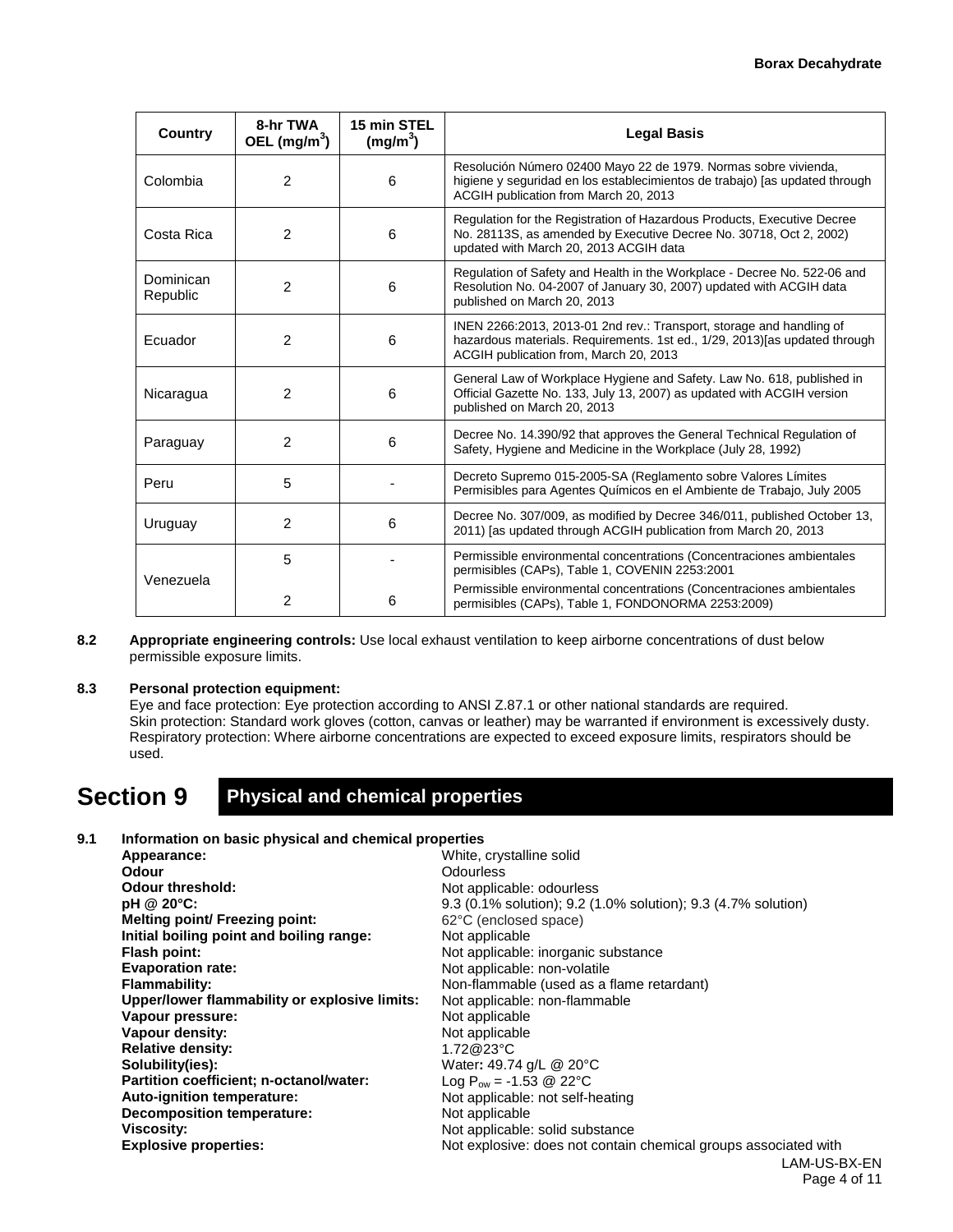**Oxidising properties:**

**9.2 Other information Molecular weight: Formula:**

explosive properties Not oxidising: does not contain chemical groups associated with oxidising properties

381.37  $Na<sub>2</sub>B<sub>4</sub>O<sub>7</sub>$ .10H<sub>2</sub>O

### **Section 10 Stability and reactivity**

- **10.1 Reactivity:** None known.
- **10.2 Chemical stability:** Under normal ambient temperatures (-40°C to +40°C), the product is stable. When heated it loses water, eventually forming anhydrous borax ( $Na<sub>2</sub>B<sub>4</sub>O<sub>7</sub>$ ).
- **10.3 Possibility of hazardous reactions:** Reaction with strong reducing agents such as metal hydrides or alkali metals will generate hydrogen gas which could create an explosive hazard.
- **10.4 Conditions to avoid:** Avoid contact with strong reducing agents by storing according to good industrial practice.
- **10.5 Incompatible materials**: Strong reducing agents.
- **10.6 Hazardous decomposition products:** None.

### **Section 11 Toxicological Information**

**11.1 Information on the likely routes of exposure (inhalation, ingestion, skin and eye contact)** Inhalation is the most significant route of exposure in occupational and other settings. Dermal exposure is not usually a concern because product is poorly absorbed through intact skin. Product is *not* intended for ingestion.

#### **(a) Acute toxicity**

Method: Acute Oral Toxicity Study – U.S. EPA FIFRA Guidelines Species: Rat Dose: 5,150 – 6,000 mg/kg of body weight Routes of Exposure: Oral Results: Low acute oral toxicity.  $LD_{50}$  in rats is 5,560 mg/kg of body weight.

Method: Acute Dermal Toxicity Study – U.S. EPA FIFRA Guidelines Species: Rabbit Dose: 2,000 mg/kg bw Routes of Exposure: Dermal Results: Low acute dermal toxicity; LD<sub>50</sub> in rabbits is  $> 2,000$  mg/kg of body weight. Poorly absorbed through intact skin. Based on the available data, the classification criteria are not met.

Method: Acute Inhalation Toxicity Study – OECD Guideline 403 Species: Rat Dose: 2.03 mg/L Routes of Exposure: Inhalation Results: Low acute inhalation toxicity. LC<sub>50</sub> in rats is > 2.0 mg/l (or g/m<sup>3</sup>). Based on the available data, the classification criteria are not met.

#### **(b) Skin corrosion / irritation:**

Method: Primary Dermal Irritation Study – U.S. EPA FIFRA Guidelines Species: New Zealand White Rabbit Dose: 0.5 g moistened with saline Routes of Exposure: Dermal Results: No skin irritation. Mean Primary Irritation Score: 0. Based on the available data, the classification criteria are not met.

#### **(c) Serious eye damage / irritation:**

Method: Eye Irritation Study – similar to OECD Guideline 405 Species: New Zealand White Rabbit Dose: 0.077g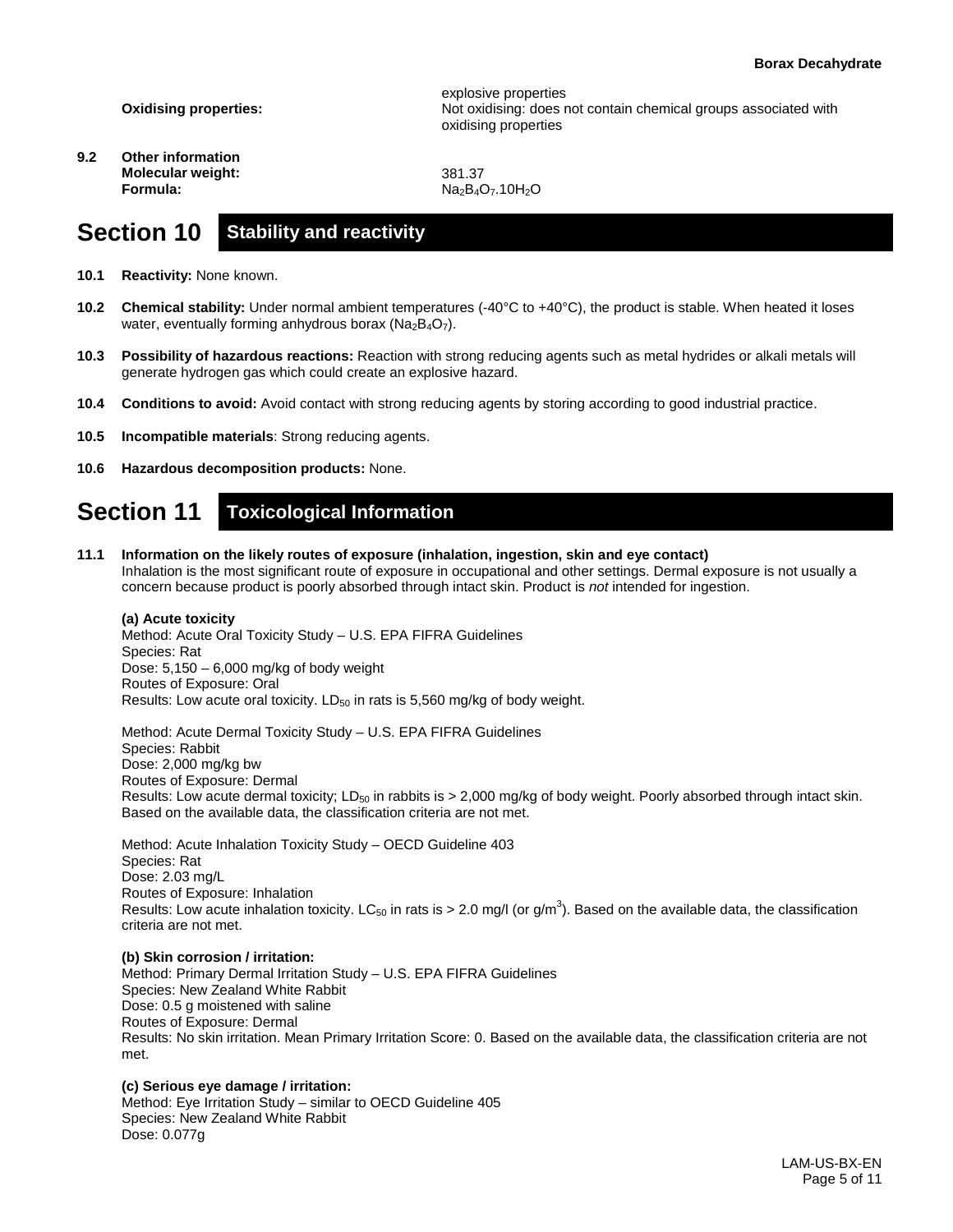Routes of Exposure: Eye Results: Irritating, fully reversible in 14 days. Classification: Eye Irritation Category 2A (Hazard statement: H319: Causes serious eye irritation.) Many years of occupational exposure indicate no adverse effects on human eye.

#### **(d) Respiratory or skin sensitisation:**

Method: Buehler Test – OECD Guideline 406 Species: Guinea Pig Dose: 0.4 g Routes of Exposure: Dermal Results: Not a skin sensitiser. No respiratory sensitisation studies have been conducted. There are no data to suggest that disodium tetraborates are respiratory sensitisers. Based on the available data, the classification criteria are not met.

#### **(e) Germ cell mutagenicity:**

Method: Several in vitro mutagenicity studies have been carried out on boric acid including gene mutation in mammalian cells, unscheduled DNA synthesis, chromosomal aberration and sister chromatid exchange in mammalian cells. Species: L5178Y mouse lymphoma, V79 Chinese hamster cells, C3H/10T1/2 cells, hepatocytes, Chinese hamster ovary (CHO cells). Dose: 1.0 - 10.0 mg/ml (1000 -10000 ppm) boric acid Routes of Exposure: *in vitro* Results: Not mutagenic (based on boric acid). Based on the available data, the classification criteria are not met.

#### **(f) Carcinogenicity:**

Method: OECD 451 equivalent. Species: B6C3F1 mice Dose: 446 ; 1150 mg boric acid/kg bw/day Routes of Exposure: Oral feeding study Results: No evidence of carcinogenicity (based on boric acid). Based on the available data, the classification criteria are not met.

#### **(g) Reproductive toxicity:**

Method: Three-generation feeding study, similar to OECD 416 Two-Generation Study Species: Rat Dose: 0; 34 (5.9); 100 (17.5); and 336 (58.5) mg boric acid (mg B)/kg bw/day; and 0; 50 (5.9); 155 (17.5); and 518 (58.5) mg borax (mg B)/kg bw/day Routes of Exposure: Oral feeding study Results: NOAEL in rats for effects on fertility in males is 100 mg boric acid/kg bw and 155 mg sodium tetraborate decahydrate/kg bw; equivalent to 17.5 mg B/kg bw.

Method: Prenatal Developmental Toxicity Study - OECD Guideline 414

Species: Rat

Dose: 0; 19 (3.3); 36 (6.3); 55 (9.6); 76 (13.3) and 143 (25) mg boric acid (mg B)/kg bw.

Routes of Exposure: Oral feeding study

Results: NOAEL in rats for developmental effects on the foetus including foetal weight loss and minor skeletal variations is 55 mg boric acid/kg bw or 9.6 mg B/kg; equivalent to 85 mg disodium tetraborate pentahydrate/kg bw.

Classification: Reproductive Toxicity Category 2 (Hazard statement: H361: Suspected of damaging fertility or the unborn child.)

Method: Occupational studies of evaluating sensitive sperm parameters in highly exposed borate workers. Epidemiological studies evaluating high environmental exposures to boron and developmental effects in humans have been conducted. Species: Human

Dose: A subset of workers was exposed to 125 mg B/day.

Routes of Exposure: Combined oral ingestion and inhalation

Results: No adverse fertility effects in male workers. Epidemiological studies of human developmental effects have shown an absence of effects in exposed borate workers and populations living in areas with high environmental levels of boron.

#### **(h) STOT-single exposure:**

Method: Standard Test Method for Estimating Sensory Irritancy of Airborne Chemicals - ASTM E981-04 (2004) Species: Mouse

Dose:  $186 - 1704$  mg/m<sup>3</sup>

Routes of Exposure: Inhalation

Results: The maximum exposure of 1704 mg/m<sup>3</sup> resulted in a reduced respiratory rate of 33%, graded as moderate irritation. The lowest exposure tested of 186 mg/m<sup>3</sup> sodium tetraborate pentahydrate resulted in a reduced respiration rate of 11%, graded as no irritation. Based on the available data, the classification criteria are not met.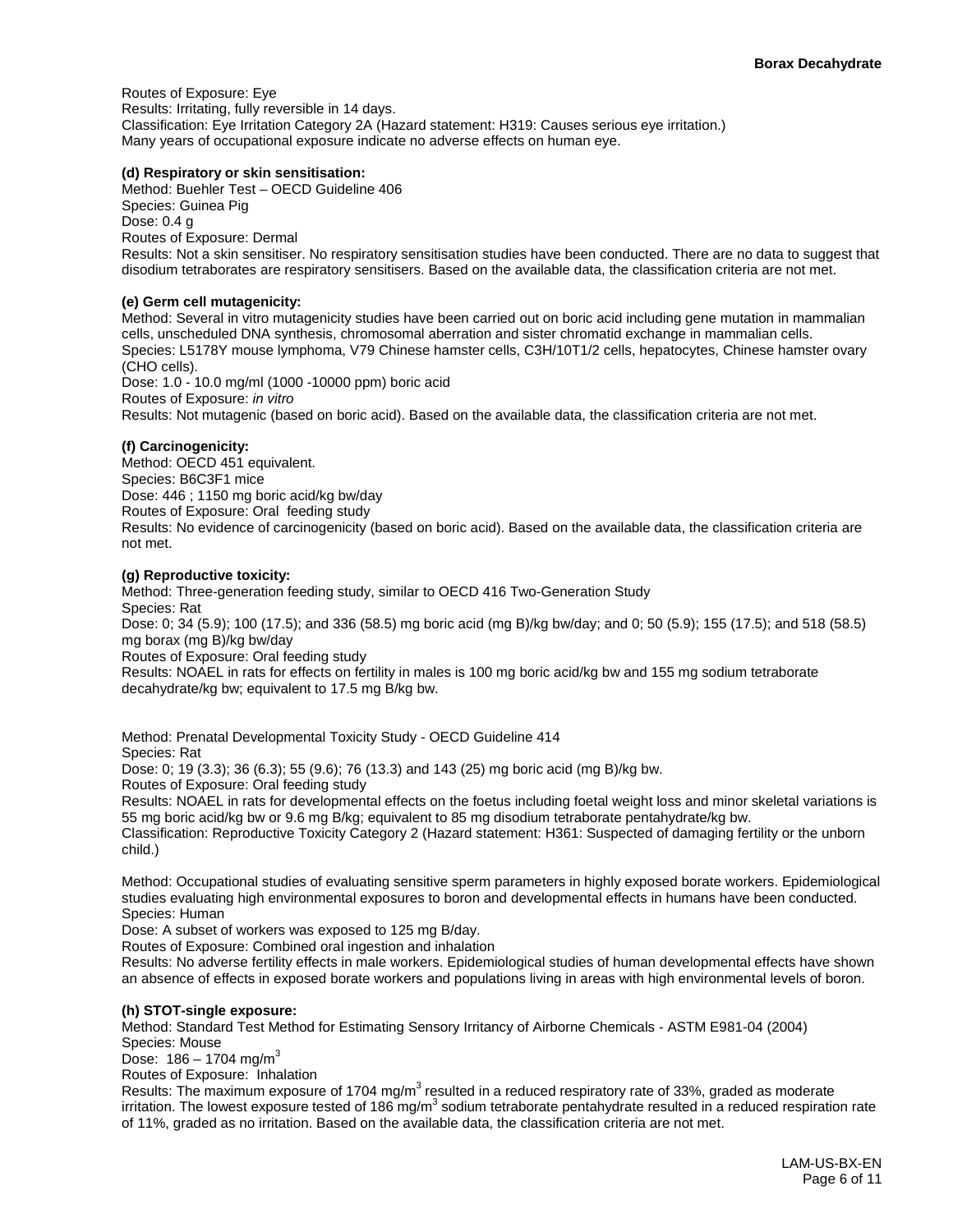Method: Sensory irritation in human volunteers Species: Human Dose:  $5 - 40$  mg/m $^3$ 

Routes of Exposure: Inhalation

Results: A NOAEL for irritation from sodium tetraborate pentahydrate of 10 mg/m<sup>3</sup> among male and female human volunteers under controlled laboratory conditions. At 10  $mg/m<sup>3</sup>$  increased nasal secretion was observed, but occurred in the absence of other irritating effects at a concentration below that considered irritating by volunteers and was not seen in a subsequent study.

#### **(i) STOT-repeated exposure:**

Method: Chronic toxicity study of boric acid and disodium tetraborate decahydrate, similar to OECD 452 Species: Rat

Dose: 0; 33 (5.9); 100 (17.5); 334 (58.5) mg boric acid (B)/kg bw per day (nominal in diet); and 0; 52 (5.9); 155 (17.5); 516 (58.5) mg borax (B)/kg/day (nominal in diet)

Routes of Exposure: Oral feeding study

Results: A NOAEL of 17.5 mg B/kg bw/day equivalent to 118 mg sodium tetraborate pentahydrate/kg bw/day was determined in a chronic feeding study (2 years) in rats and is based on testes effects. Other effects (kidney, haemopoietic system) are regarded only at even higher dose levels. Based on the available data, the classification criteria are not met.

**(j) Aspiration hazard:** Physical form of solid powder indicates no aspiration hazard potential.

#### **11.2 Symptoms related to the physical, and chemical and toxicological characteristics:**

At high concentrations irritation of nose, throat and eye may be observed. Products are *not* intended for ingestion. Small amounts (e.g. a teaspoonful) swallowed accidentally are not likely to cause effects. Symptoms of accidental over-exposure to high doses of inorganic borate salts have been associated with ingestion or absorption through large areas of severely damaged skin. These may include nausea, vomiting, and diarrhoea, with delayed effects of skin redness and peeling.

#### **11.3 Delayed and immediate effects as well as chronic effects from short and long-term exposure:**

Human epidemiological studies show no increase in pulmonary disease in occupational populations with chronic exposures to boric acid and sodium borate dust. Human epidemiological studies indicate no effect on fertility in occupational populations with chronic exposures to borate dust and indicate no effect to a general population with high exposures to borates in the environment.

### **11.4 Numerical measures of toxicity (such as acute toxicity)**

None. This product is a substance.

# **Section 12 Ecological information**

#### **12.1 Ecotoxicity (aquatic and terrestrial, where available)**

Note that the data values are expressed as boron equivalents. To convert to this product divide the boron equivalent by 0.113. Studies judged to be unreliable or with insufficient information to evaluate are not included.

**Freshwater**

Chronic studies

| Taxonomic<br>Group            | Number of<br>Taxa Tested | Range of Endpoint Values (geometric NOEC/EC10)                      | <b>References</b> |
|-------------------------------|--------------------------|---------------------------------------------------------------------|-------------------|
| Algal                         | 4                        | 10 mg B/L (Chlorella pyrenoidosa) to 50 mg B/L (Anacystis nidulans) | 3, 4              |
| Higher plants                 | 3                        | 4.0 mg B/L (Phragmites australis) to 60 mg B/L (Lemna minor)        | 5, 6              |
| Invertebrate and<br>protozoan |                          | 5.7 mg B/L (Daphnia magna) to 32 mg B/L (Chironomus riparius)       | 7, 8              |
| Fish                          | 6                        | 2.9 mg B/L (Micropterus salmoides) to 17 mg B/L (Carassius auratus) | 9                 |
| Amphibian                     |                          | 29 mg B/L (Rana pipiens) to 41 mg B/L (Bufo fowleri)                | 9                 |

Results<sup>2</sup>: Based on the complete data set of 22 species, the HC<sub>5</sub> value of the species sensitivity distribution is 4.05 mg B/L.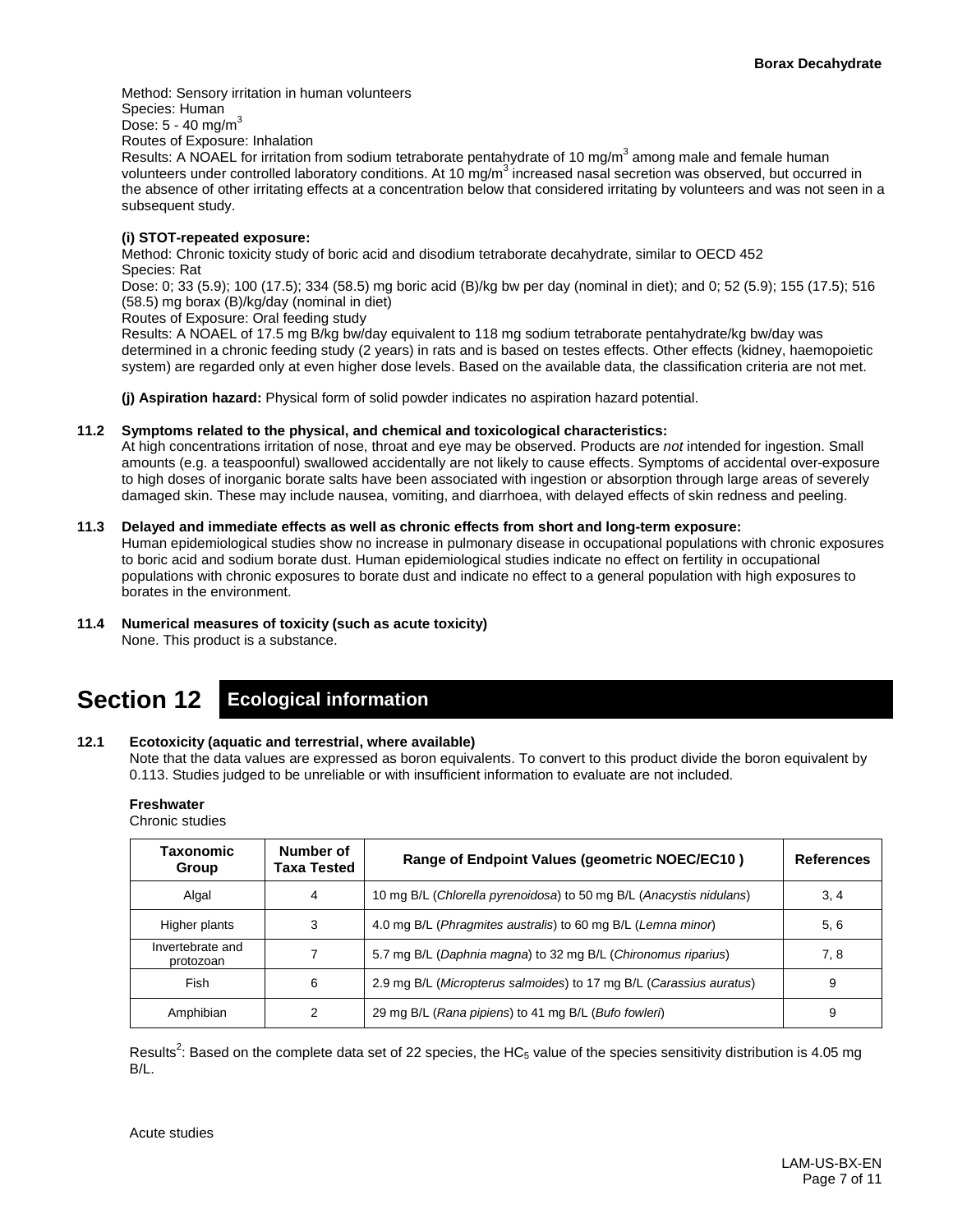#### **Borax Decahydrate**

| Taxonomic<br>Group            | Number of<br>Taxa Tested | Range of Endpoint Values (geometric EC/LC50)                                  | <b>References</b> |
|-------------------------------|--------------------------|-------------------------------------------------------------------------------|-------------------|
| Algal                         | 2                        | 10 mg B/L (Chlorella pyrenoidosa) to 28 mg B/L (Selenastrum<br>capricornutum) | 3, 10             |
| Invertebrate and<br>protozoan | 9                        | 113 mg B/L (Ceriodaphnia dubia) to 1376 mg B/L (Chironomus decorus)           | 11, 12            |
| Fish                          |                          | 80 mg B/L (Pimephales promelas) to 627 mg B/L (Onchorhynchus<br>tschawytscha) | 11, 13            |
| Amphibian                     |                          | 86 mg B/L (Rana pipiens) to 104 mg B/L (Bufo fowleri)                         | 9                 |

Results<sup>2</sup>: Based on the complete data set from 46 studies with 20 species, the HC<sub>5</sub> value of the species sensitivity distribution is 27.3 mg B/L

Classification: Based on the acute data for freshwater species, this substance is not classified as hazardous to the environment.

#### **Marine and Estuarine Data**

Chronic studies

| Taxonomic<br>Group | Number of<br><b>Taxa Tested</b> | Range of Endpoint Values (geometric NOEC/EC10)                                                                          | <b>References</b> |
|--------------------|---------------------------------|-------------------------------------------------------------------------------------------------------------------------|-------------------|
| Algal              | 19                              | 5 mg B/L (Emiliana huxleyi) to >100 mg B/L (Agmenellum<br>guadruplicatum, Anacystis marina, Thallassiorsira pseudonana) |                   |

Results: No data are available for invertebrate or vertebrate species. The results from the freshwater data set are recommended as applicable to marine and estuarine species.

#### Acute studies

| Taxonomic<br>Group | Number of<br><b>Taxa Tested</b> | Range of Endpoint Values (geometric EC/LC50)                             | <b>References</b> |
|--------------------|---------------------------------|--------------------------------------------------------------------------|-------------------|
| Invertebrate       | 3                               | 45 mg B/L (Litopenaeus vannamei) to 83 mg B/L (Americamysis bahia)       | 14.15             |
| Fish               | 2                               | 74 mg B/L (Limanda limanda) to 600 mg B/L (Oncorhynchus<br>tschawytscha) | 13.16             |

No data are available for algal species.

#### **Sediment**

| Taxonomic<br>Group | Number of<br><b>Taxa Tested</b> | Range of Endpoint Values (geometric EC/LC50)   | References |
|--------------------|---------------------------------|------------------------------------------------|------------|
| Invertebrate       |                                 | 82.4 mg B/kg sediment dw (Chironomus riparius) | 17.18      |

Results: Although limited, the data suggest that sediment organisms are within range of toxicity of aquatic organisms. In addition, the substance will not partition to the sediment, so a sediment/water partitioning approach is justified.

#### **Sewage Treatment Plants (STP)**

| Taxonomic<br>Group | Number of<br><b>Taxa Tested</b> | Range of Endpoint Values (geometric NOEC/EC10)                            | <b>References</b> |
|--------------------|---------------------------------|---------------------------------------------------------------------------|-------------------|
| Activated sludge   | <b>NA</b>                       | >17.5 mg B/L to 100 mg B/L                                                | 19                |
| <b>Microbes</b>    | 3                               | 10 mg B/L (Opercularia bimarginata) to 20 mg B/L (Paramecium<br>caudatum) | 20                |

**Terrestrial Data** Chronic studies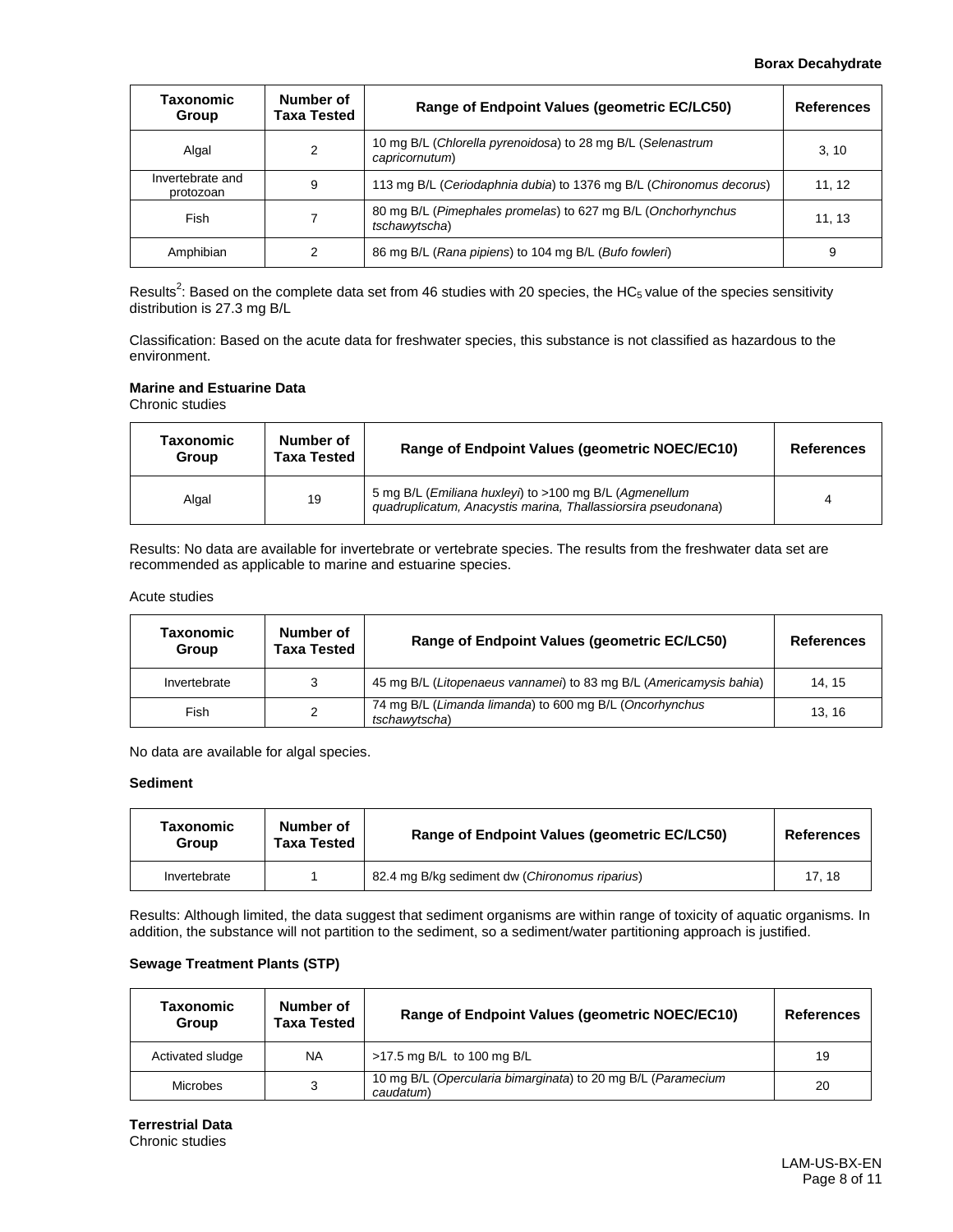| <b>Taxonomic</b><br>Group | Number of<br><b>Taxa Tested</b> | Range of Endpoint Values (geometric NOEC/EC10)                                                                          | <b>References</b> |
|---------------------------|---------------------------------|-------------------------------------------------------------------------------------------------------------------------|-------------------|
| Plant                     | 28                              | 7.2 mg B/kg dw (Zea mays) to 56 mg B/kg dw (Allium cepa)                                                                | 21, 22            |
| Invertebrates             | 9                               | 15.4 mg B/kg dw (Folsomia candida) to 87 mg B/kg dw (Caenorhabditis<br>elegans)                                         | 23.24             |
| Soil micro                | 3                               | 12 mg B/kg dw (nitrogen mineralization and nitrification test) to 420 mg<br>B/kg dw (soil nitrogen transformation test) | 25.26             |

Results<sup>2</sup>: Based on the complete data set, the HC<sub>5</sub> value of the species sensitivity distribution is 10.8 mg B/kg dw.

**Phytotoxicity:** Boron is an essential micronutrient for healthy growth of plants. It can be harmful to boron sensitive plants in higher quantities. Care should be taken to minimise the amount of borate product released to the environment.

#### **12.2 Persistence and Degradability**

Biodegradation is not an applicable endpoint since the product is an inorganic substance.

#### **12.3 Bioaccummulative potential**

This product will undergo hydrolysis in water to form undissociated boric acid. Boric acid will not biomagnify through the foodchain. Octanol/Water partition coefficient: Log P<sub>ow</sub> = -0.7570 @ 25°C (based on boric acid)<sup>27</sup>.

#### **12.4 Mobility in soil**

The product is soluble in water and is leachable through normal soil. Adsorption to soils or sediments is insignificant.

### **12.5 Other adverse effects**

None

### **Section 13 Disposal considerations**

#### **13.1 Disposal methods**

Product packaging should be recycled where possible. Local authorities should be consulted about any specific local requirements

Such product should, if possible, be used for an appropriate application.

### **Section 14 Transport information**

**Transport Classification for Road (ADR/DOT/TDG) / Rail (RID); Inland waterways (ADN); Sea (IMDG); Air (ICAO/IATA)**

Not Regulated Not Regulated Not Regulated Not Regulated Not Regulated Not Regulated

- **14.1 UN Number:**
- **14.2 UN Proper Shipping Name:**
- **14.3 Transport hazard class(es):**
- **14.4 Packing Group:**
- **14.5 Environmental Hazards (e.g. marine pollutant)**
- **14.6 Special precautions for user:**
- **14.7 Transport in bulk according to Annex II of Marpol 73/78 and the IBC code:** Not Regulated

### **Section 15 Regulatory information**

**15.1 Safety, health and environmental regulations/legislation specific for the substance or mixture**

**Clean Air Act (Montreal Protocol) - Substances that deplete the ozone layer:** Not manufactured with and does not contain any Class I or Class II ozone depleting substances.

**Regulation (EC) No 689/2008 - Export and Import of Dangerous Chemicals**: Not listed.

**National Regulations:** Ensure all national/local regulations are observed.

**Chemical inventory listing:** The listing is sometimes under the Inventory number of the anhydrous form of this inorganic

- salt.
- **U.S. EPA TSCA Inventory:** 130-96-4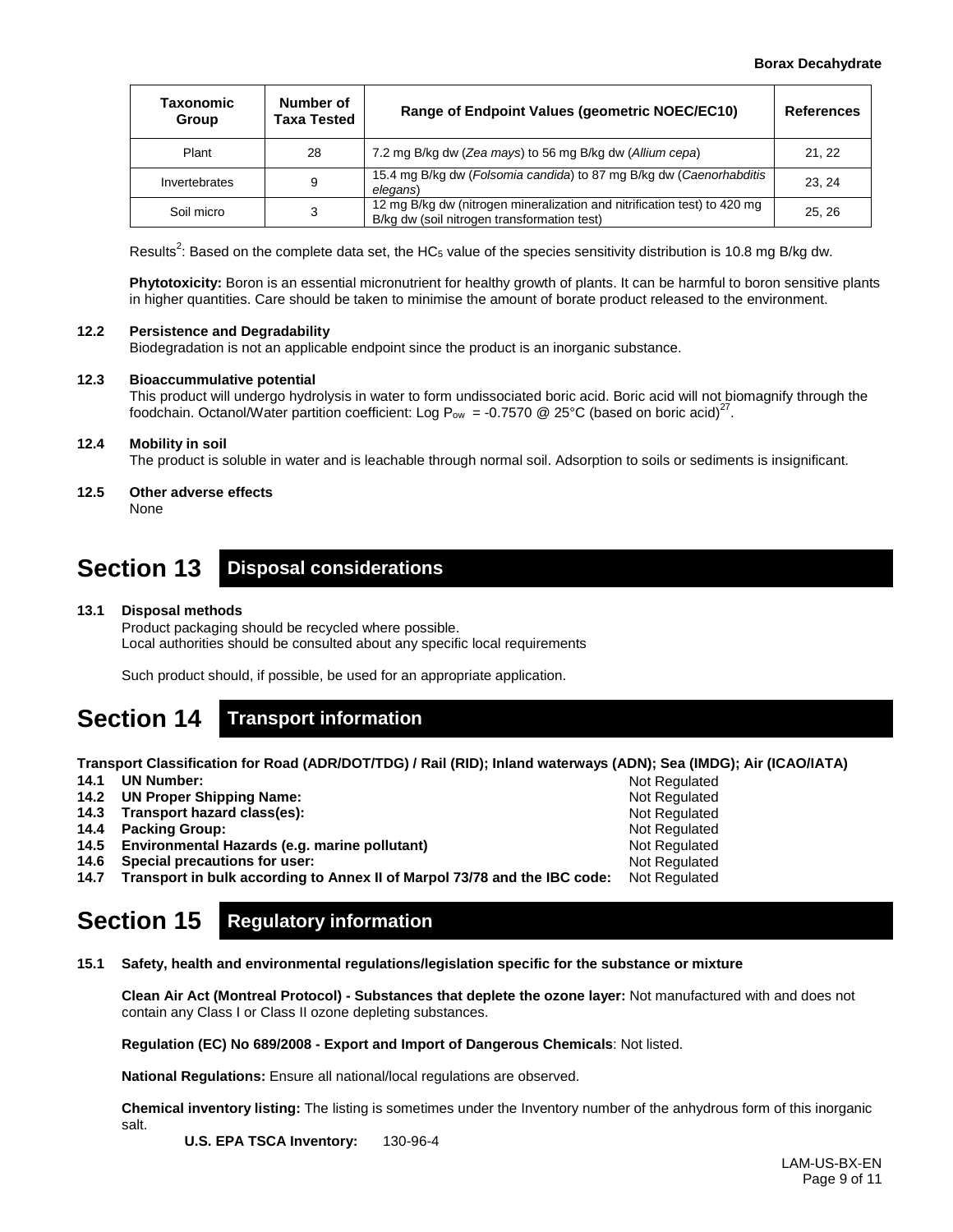| Canada DSL:               | 1330-43-4 |
|---------------------------|-----------|
| <b>EINECS:</b>            | 215-540-4 |
| Australia AICS:           | 1303-96-4 |
| <b>China IECSC:</b>       | 1303-96-4 |
| Japanese METI & ISHL:     | $(1)-69$  |
| <b>New Zealand NZIoC:</b> | 1303-96-4 |
| <b>Philippines PICCS:</b> | 1303-96-4 |
| South Korea KECI:         | KE-03483  |
|                           |           |

### **Section 16 Other information**

- **16.1 Date of creation:** August 2018
- **16.2 Date of latest revision:** Removed Acute Cat 5 classification from Section 11 as LD50 does not meet criteria.

#### **16.3 References:**

- 1. Litovitz T L, Norman S A, Veltri J C, Annual Report of the American Association of Poison Control Centers Data Collection System. Am. J. Emerg. Med. (1986), 4, 427-458
- 2. Chemical Safety Report "Disodium Tetraborate, Anhydrous" December 2010, updated 2012 <http://apps.echa.europa.eu/registered/registered-sub.aspx#search>
- 3. Fernandez et al. (1984) Phyton (Buenos Aires) 44: 125-133.
- 4. Antia and Cheng (1975) J Fish Res Bd Can 32: 2487-2494.
- 5. Bergman, Bruchlos, Marks (1995) Tenside Surf Det 32: 229-237.
- 6. Wang (1986) Environ Poll (Ser B) 11: 1-14.
- 7. Gersich and Milazzo (1990) Arch. Environ. Contam. Toxicol. 19: 72-76.
- 8. Hooftman, van Dongelen-Sevenhuijsen and de Haan (2000). Unpublished report no. V99.1146 to Borax Europe Limited.
- 9. Dyer (2001) Chemosphere 44: 369-376.
- 10. Hansveit and Oldersma (2000) Unpublished report no: V99-157 to Borax Europe Limited.
- 11.Soucek, Dickinson, Major (2010) Unpublished report to REACH Consortium for Borates.
- 12. Maier and Knight (1991) Arch. Environ. Contam. Toxicol. 20, 282 287.
- 13. Hamilton and Buhl (1990) Arch. Environ. Contam. Toxicol. 19, 366-373.
- 14. Li, et al. (2007) Aquaculture 278, 175-178.
- 15.Pillard et al. (2002) Environ Toxicol Chem, 21, 2131-2137.
- 16.Taylor et al. (1985) Aquat Toxicol, 7, 135-144.
- 17.Gerke, A (2011a). Unpublished report to REACH Consortium for Borates.
- 18.Gerke, A (2011b). Unpublished report to REACH Consortium for Borates.
- 19. Hanstveit and Schoonmade (2000). Unpublished report no.: V99.156 to Borax Europe Limited.
- 20.Guhl (2000) SÖFW-Journal 126: 17-24.
- 21. Hosseini et al. (2007) J Plant Nutrition, 30, 773-781.
- 22.Aquaterra Environmental (1998) Unpublished report to Environment Canada, Environmental Technology Centre.
- 23.Becker-van Slooten, Campiche, Tarradellas (2003). Unpublished report to Environment Canada, Environmental Technology Centre.
- 24. Moser and Becker (2009) Unpublished report to REACH Consortium for Borates.
- 25.Van Laer, Salaets, Smolders (2010) Unpublished report to REACH Consortium for Borates.
- 26.Förster and Becker (2009) Unpublished report to REACH Consortium for Borates.
- 27. Cordia et al. (2003) Unpublished report no: PML 2002-C42r to Borax Europe, Ltd.

For general information on the toxicology of borates see ECETOC Technical Report No. 63 (1995); Patty's Toxicology, 6th Edition Vol. I, (2012) Chap. 23, 'Boron'. Culver, BD & Hubbard SA (1995) Inorganic Boron Health Effects in Humans: An Aid to Risk Assessment and Clinical Judgment. Trace Elements in Experimental Medicine 9(4):175-184.

#### **16.4 Abbreviations and acronyms:**

EC: Effect concentration GHS: Global Harmonised System for classification and labelling of chemicals LC: Lethal Concentration LD: Lethal Dose STOT: Specific Target Organ Toxicity LOEC: Lowest Observed Effect Concentration NA: Not applicable. NOAEL: No observed adverse effect level NOEC: No Observed Effect Concentration STP: Sewage Treatment Plant